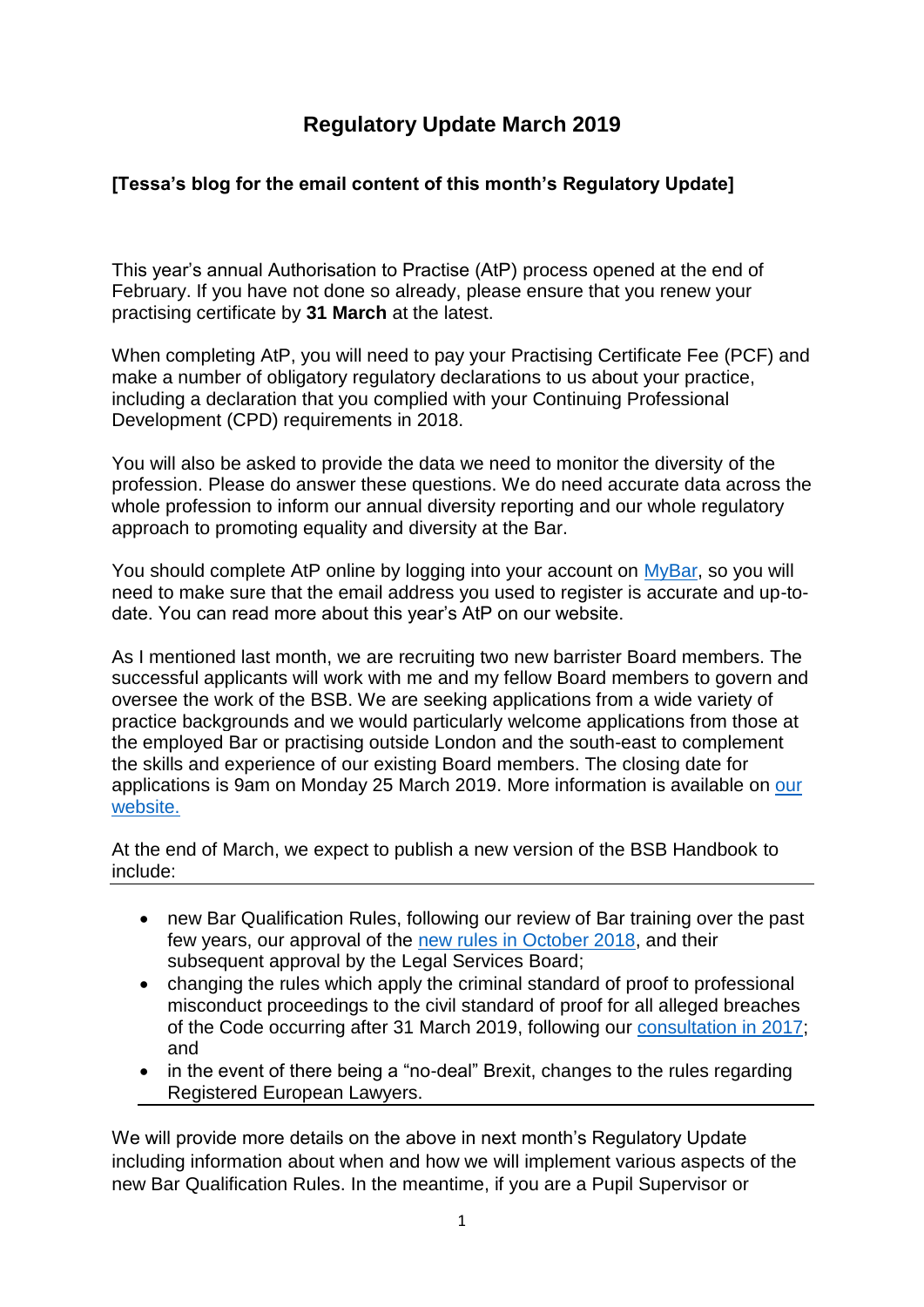represent an organisation which provides pupillages and you are not already aware of the changes relating to pupillage, you should familiarise yourself with them on [our](https://www.barstandardsboard.org.uk/qualifying-as-a-barrister/bar-training-requirements/pupillage-and-work-based-learning-component/)  [website.](https://www.barstandardsboard.org.uk/qualifying-as-a-barrister/bar-training-requirements/pupillage-and-work-based-learning-component/)

If you are currently an organisation authorised by us to provide pupillage then you will need to be authorised under the new rules. We asked you to complete a survey about this in 2018. We are analysing your responses, but in the meantime, you will be able to continue providing pupillages for the time being and we will be in touch with you later this year. If your organisation has not completed the survey, then you must do so as soon as possible.

Last November, we announced that our new Independent Decision-Making Body (IDB) which will take decisions about disciplinary action and hear appeals against executive decisions such as those regarding waivers, authorisations and licenses, would start operating in June 2019. Our proposed new method for assessing incoming information, the Contact and Assessment Team, was scheduled to begin at the same time. In order to ensure, however, that both can benefit fully from our new Case Management System, which is currently under development, we have decided that they will now start operating from October.

Finally, I would like to welcome all those pupils currently on their second six to whom we are sending Regulatory Update for the first time this month. These emails contain important regulatory information, so please do look out for them every month.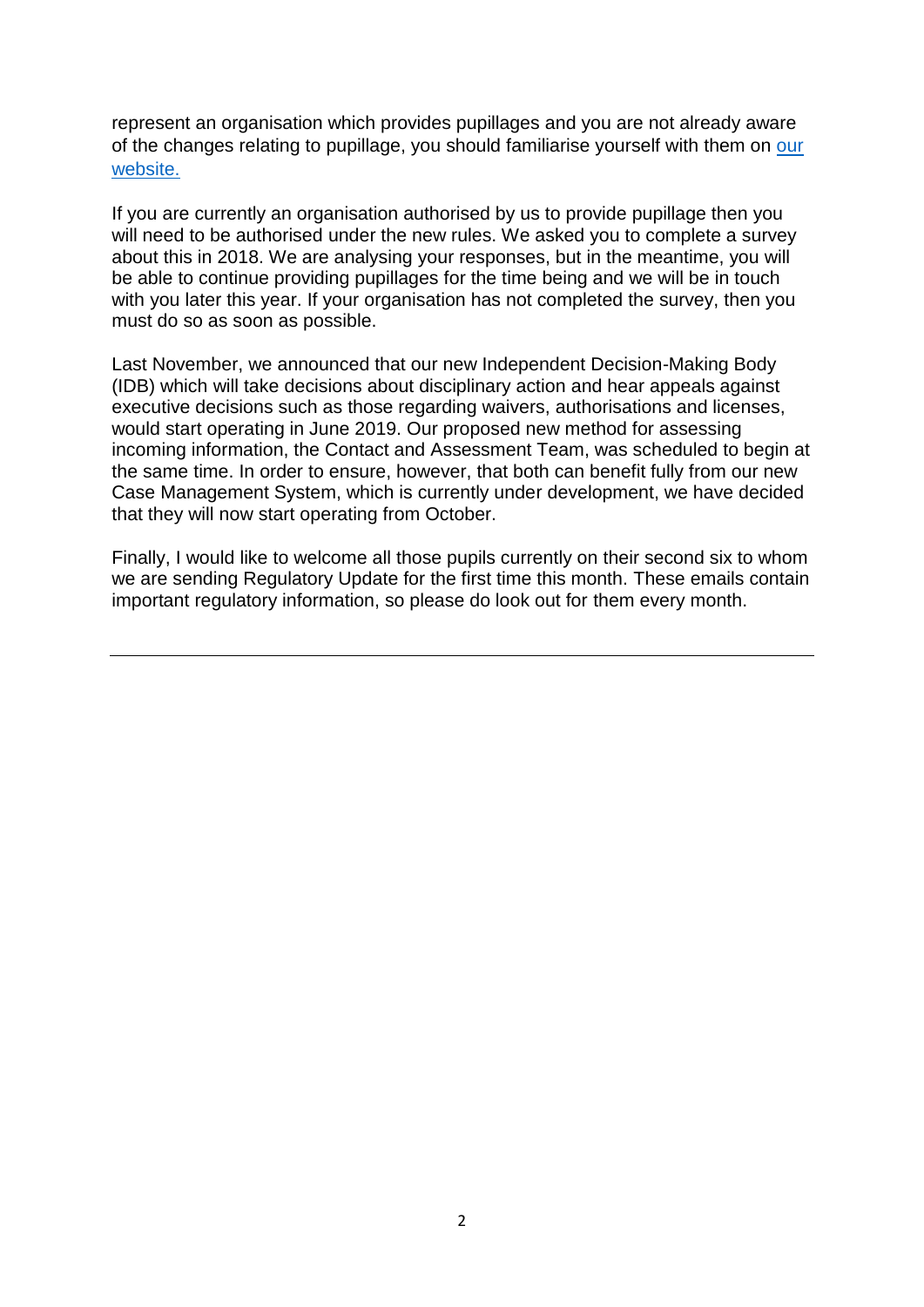## **[RU articles to appear only on the website – ie not in the email]**

#### **More about this year's Authorisation to Practise process**

The 2019 Authorisation to Practise (AtP) period is now open. Please ensure that you renew your practising certificate by 31 March.

This year, you should be aware that new fee levels have been introduced following the Bar Council's and BSB's 2019 PCF and Budget [Consultation.](https://www.barcouncil.org.uk/media/690090/181107_2019_pcf_and_budget_consultation_v4_mcc.pdf) These changes include:

- the lowest band being reduced from £123 to £100 and;
- the introduction of two new bands for individuals earning over £500k and £1m annually.

| Band           | <b>Income Band</b>                | 2019/20     |
|----------------|-----------------------------------|-------------|
|                |                                   | <b>Fees</b> |
| 1              | £0 - £30,000                      | £100        |
| $\overline{2}$ | £30,001 - £60,000                 | £246        |
| 3              | £60,001-£90,000                   | £494        |
| $\overline{4}$ | £90,001 - £150,000                | £899        |
| 5              | £150,001 - £240,000               | £1,365      |
| 6              | £240,001 - £500,000               | £1,850      |
| $\overline{7}$ | £5000,000 - £1,000,000            | £2,500      |
| 8              | $\overline{£1,000,000}$ and above | £3,000      |

The full income and fee bands are as follows:

The fee period that the self-employed Bar should use when making their declaration has been changed to be the last full calendar year (ie 1 January 2018 to 31 December 2018). This is the same reporting period that is currently used for insurance arrangements with the Bar Mutual Indemnity Fund (BMIF).

The 1.5% discount for block payments for five or more barristers is being removed. However, the block payment scheme is still highly recommended as it is a convenient way for chambers and organisations to ensure that all of their barristers have a valid practising certificate in place.

Please ensure that you have your correct log in credentials to hand. You must use the email address that is linked to your MyBar account and ensure that you have the correct password. Owing to the large number of emails and calls received during this time, it may not be possible for Records to provide it.